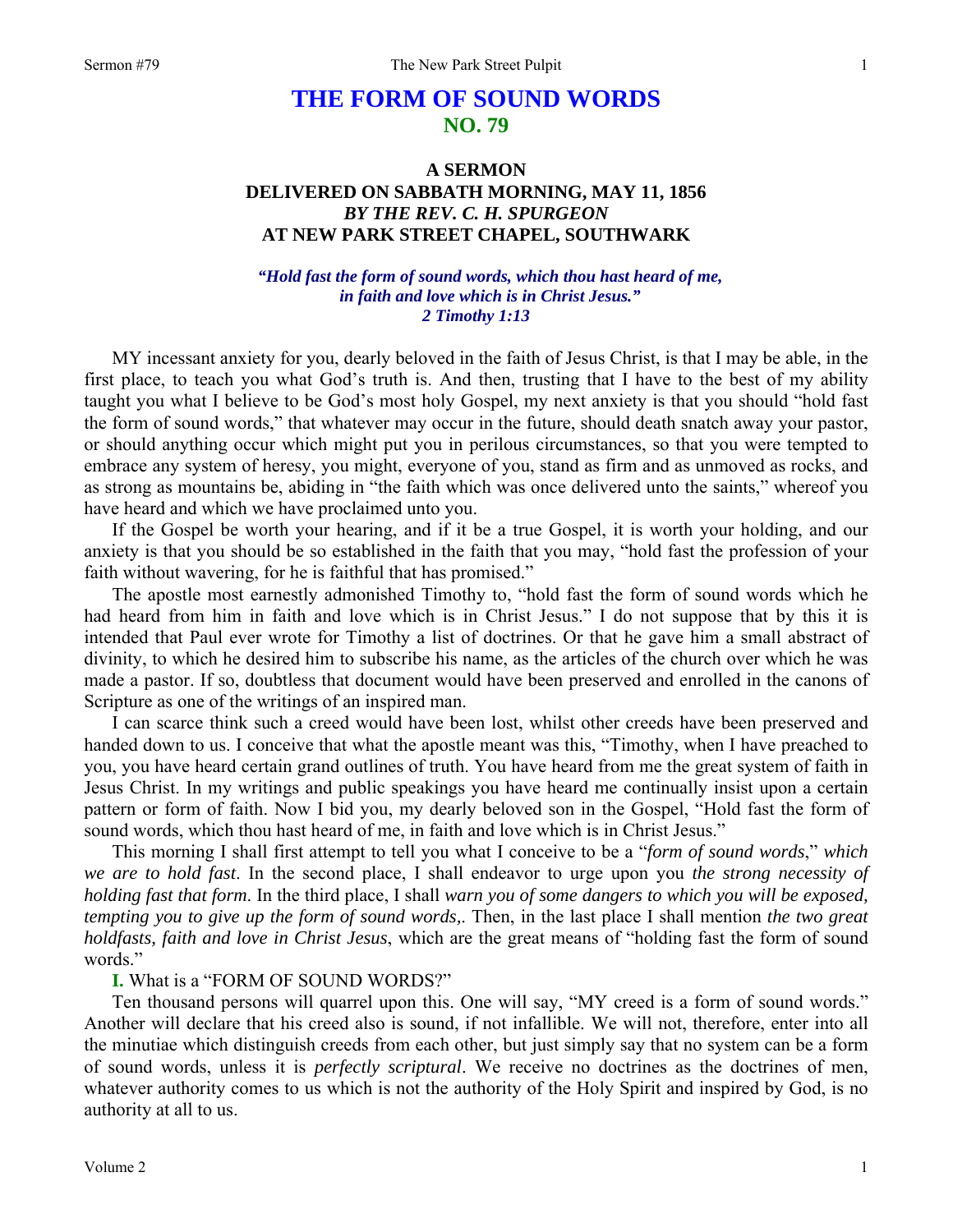We laugh to scorn all the dogmatism of men. We care for nothing they assert, however strongly they declare it or however eloquently they plead for it. We utterly reject and discard it. We hold it a sin to "take for doctrines the commandments of men." We give no heed to the traditions that are handed down to us. If our opponent cannot quote text or verse for anything he advances, we hold no argument with him. Scripture is the only weapon we can acknowledge.

But since it is said that texts may be found to prove almost everything, we must remark that a form of sound words must be one that *exalts God and puts down man*. We dare not for a moment think that any doctrine is sound that does not put the crown upon the head of Jesus and does not exalt the Almighty.

If we see a doctrine which exalts the creature, we do not care one fig about what arguments may be brought to support it. We know that it is a lie, unless it lays the creature in the very dust of abasement and exalts the Creator. If it does not do this, it is nothing but a rotten doctrine of pride. It may dazzle us with the brilliant malaria rising from its marshes, but it can never shed a true and healthful light into the soul. It is a rotten doctrine, not fit to be built on the Gospel, unless it exalts JEHOVAH Jesus, JEHOVAH the Father, and JEHOVAH the Holy Spirit.

We think also that we may judge of the soundness of doctrine *by its tendency*. We can never think a doctrine sound when we see plainly upon its very surface that it has a tendency to create sin in men. Unless it be a doctrine according to godliness, we cannot conceive it to be a doctrine of God. Unless the believer of it, earnestly and truthfully believing it, does give himself to virtue—unless that doctrine has in itself a natural tendency to promote in him a love to the right—we are at first sight suspicious of it.

And if we find on examination that it is a licentious doctrine—it may have all the glitter and the glare of novelty, but we cast it away as not being the doctrine of Christianity, because it does not promote holiness in the soul.

We shall, perhaps, be asked what we *do* regard as a form of sound words, and what those doctrines are which are scriptural, which at the same time are healthful to the spirit and exalting to God. We answer, we believe a form of sound words must embrace, first of all, the doctrine of *God's being and nature*, we must have the Trinity in Unity and the Unity in Trinity.

Any doctrine which has not the Father, Son, and Holy Ghost as equal persons in one undivided essence, we cast aside as being unsound, for we are sure that such doctrines must be derogatory to God's glory, and if they be so, it is enough for us. If any man despise either Father, Son, or Holy Ghost, we despise him, and despise his teachings, and cannot even say to him, "I wish you God speed."

Now we hold that a form of sound words must *look upon man aright as well as upon God aright*. It must teach that man is utterly fallen, that he is sinful, and for his sin condemned, and in himself altogether hopeless of salvation. If it exalts man by giving him a character which is not a true one, and clothing him with a spurious robe of righteousness, woven by his own fingers, we reject and discard it utterly.

And next, we think that a doctrine that is sound *must have right views of salvation, as being of the Lord alone*. Unless we find in it everlasting, unchanging love, working out a salvation for a people "who were not a people," but were made a people by special grace, unless we find discriminating love, others may say what they will—we cannot consider such a creed to be a form of sound words, unless we discern redeeming mercy openly and boldly taught.

Unless we see final perseverance and all those great and glorious truths which are the very bulwarks of our religion, others may embrace the doctrine as being a form of sound words, but we cannot and we dare not.

We love the old system of our forefathers. We love the old truths of Scripture, not because they are old, but because we cannot consider anything to be truth which does not hold the scriptural view of salvation. Methinks Paul himself, in this very chapter, gives us a form of sound words, where he speaks of "God who hath saved us, and called us with an holy calling, not according to our works, but according to his own purpose and grace, which was given us in Christ Jesus before the world began."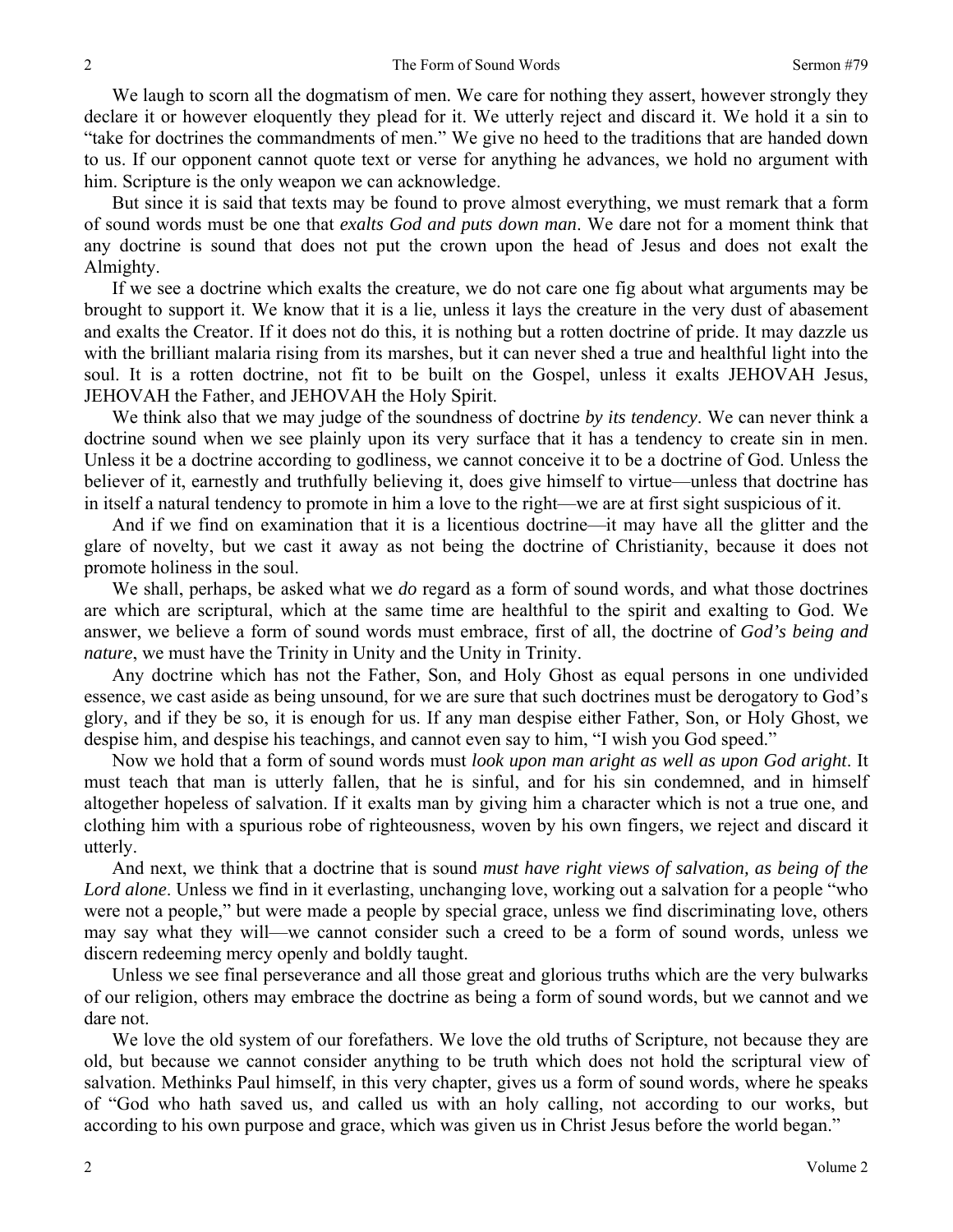I need not stop this morning to prove to you that which I have briefly hinted at as a form of sound words, because you believe it and believe it firmly. I am not about to urge you to receive it, because I know you have already received it. But what I have to say is, "Hold fast," I beseech you, "the form of

sound words, which thou hast heard of me in faith and love which is in Christ Jesus." **II.** Now let me show you THE NECESSITY OF HOLDING FAST THIS FORM OF SOUND WORDS, AND KEEPING IT FOR YOUR OWN SAKE, FOR THE CHURCH'S SAKE, FOR THE

WORLD'S SAKE.

**1.** First, *for your own sake*, hold it fast, for thereby you will receive ten thousand blessings. You will receive the blessing of peace in your conscience. I protest, before God, that if at any time I ever doubt one of the great things I receive from God, instantly there comes an aching void which the world can never fill, and which I can never get filled until I receive that doctrine again, and believe it with all my heart.

When at any time I am cast down and dejected, I always find comfort in reading books which are strong on the doctrines of the faith of the Gospel. If I turn to some of them that treat of God's eternal love, revealed to His chosen people in the person of Christ, and if I remember some of the exceeding great and precious promises made to the elect in their covenant head, my faith at once becomes strong and my soul, with wings sublime, mounts upwards towards its God.

You cannot tell, beloved, if you have never tasted, how sweet is the peace which the doctrines of grace will give to the soul. There is nothing like them. They are—

#### *"A sovereign balm for every wound, A cordial for our fears."*

They are God's sweet lullaby, wherewith He sings His children to sleep, even in storms. They are God's sheet anchors, which are cast out into the sea to hold our little vessels fast in the midst of tempests. There is a "peace of God which passeth all understanding," which accrues to a man who is a strong believer, but you know the tendency of the day is to give up old land marks and to adopt new ones, and to avow anything rather than the old-fashioned divinity.

Well, my dear friends, if any of you like to try new doctrines, I warn you that if you be the children of God, you will soon be sick enough of those new-fangled notions, those newly invented doctrines, which are continually taught. You may, for the first week, be pleased enough with their novelty. You may wonder at their transcendental spirituality, or something else which entices you on, but you will not have lived on them long before you will say, "Alas! Alas! I have taken in my hands the apples of Sodom. They were fair to look upon, but they are ashes in my mouth."

If you would be peaceful, keep fast to the truth, hold fast the form of sound words, so shall, "your peace be like a river, and your righteousness like the waves of the sea."

"Hold fast the form of sound words," again, let me say, *because it will tend very much to your growth*. He who holds fast the truth will grow faster than he who is continually shifting from doctrine to doctrine. What a mighty number of spiritual weathercocks we have in this world now. We have men who in the morning hear a Calvinistic preacher and say, "Oh, it is delightful." In the evening they hear an Arminian and they say, "Oh, it is just as good. And no doubt they are both true, though one contradicts the other!"

The glorious charity of the present day is such that it believes lies to be as good as truth, and lies and truth have met together and kissed each other. And he that teaches the truth is called a bigot, and truth has ceased to be honorable in the world!

Ah! beloved, we know better than to profess such unlimited but false charity. The truth is, we know how to "hold fast the form of sound words," which was given to us, because in this way we grow. Changeable people cannot grow much. If you have a tree in your garden and plant it in one place today,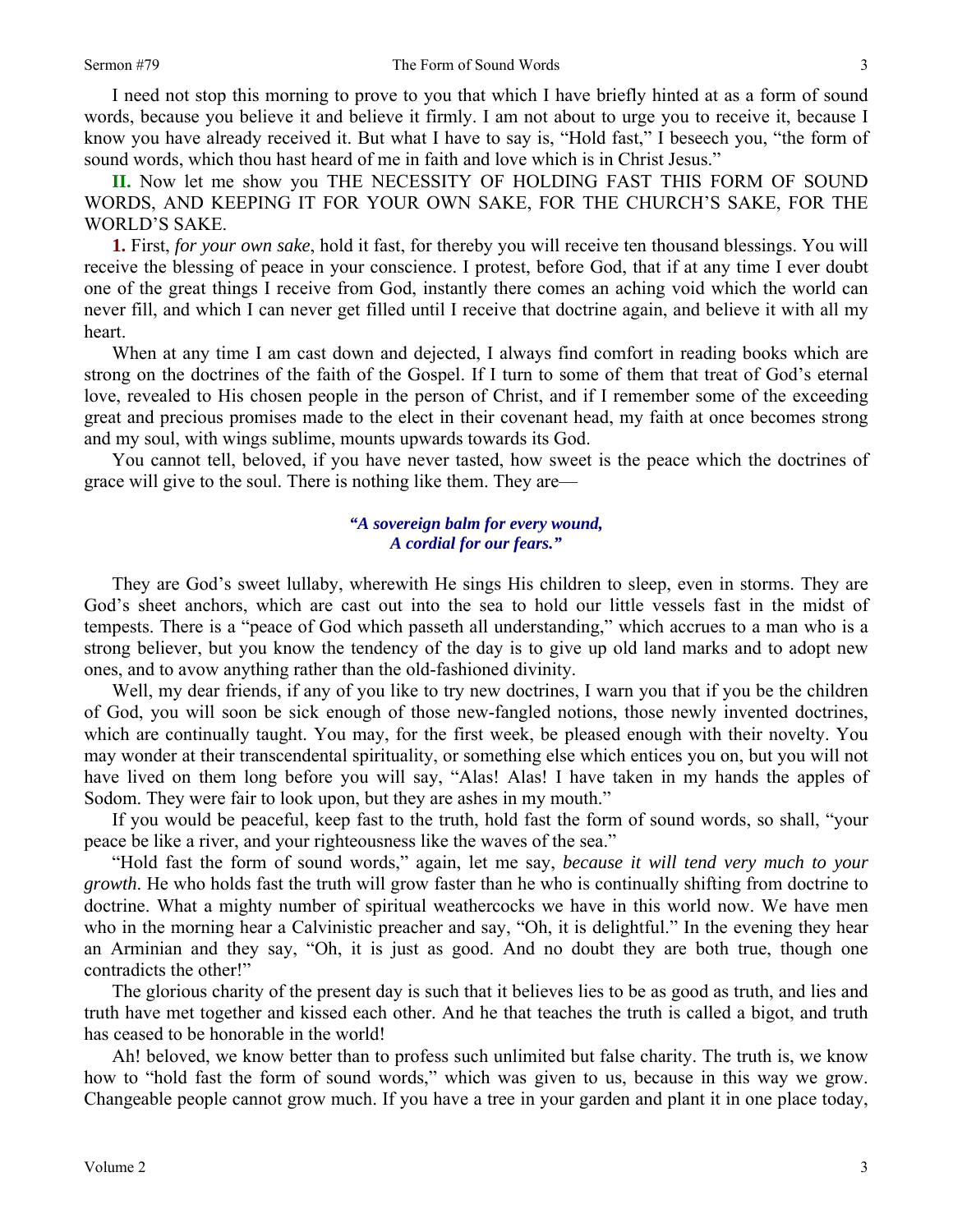and tomorrow place it somewhere else, how much bigger will it be in six months? It will be dead very likely. Or if it does not die, it will not be very much grown. It will be marvelously stunted.

So it is with some of you, you plant yourselves there. Then you are persuaded that you are not quite right, and you go and plant yourself somewhere else. Why, there are men who are anythingarians, who go dodging about from one denomination to another and cannot tell what they are. Our opinion is, of these people, that they believe nothing and are good for nothing, and anybody may have them who likes. We do not consider men to be worth much unless they have settled principles and "hold fast the form of sound words."

You cannot grow unless you hold it fast. How should I know any more of my faith in ten years' time, if I allowed it to take ten forms in ten years? I should be but a smatterer in each and know nothing thoroughly of one. But he that has one faith, and knows it to be the faith of God, and holds it fast, how strong he becomes in his faith. Each wind or tempest does but confirm him, as the fierce winds root the oaks, and make them strong, standing firmly in their places. But if I shift and change, I am none the better, but rather the worse. For your own peace sake then, and for your growth, "hold fast the form of sound words,."

But my beloved, I would beseech you to hold it fast for your own sakes, *from a remembrance of the great evils which will follow the contrary course*. If you do not "hold fast the form of sound words," listen to me while I tell you what you will do.

In the first place, *every deviation from truth is a sin*. It is not simply a sin for me to do a wrong act, but it is a sin for me to believe a wrong doctrine. Lately our ministers have absolved us all from obeying God in our judgments. They have told us point blank, many of them, in their drawing rooms and some of them in the pulpit, that we shall never be asked in the day of judgment what we believed.

We have been told that for our acts we shall be responsible, but for our faith we shall be irresponsible, or something very much like it. They have told us plainly that the God who made us, although He has authority over our hands, our feet, our eyes, and our lips, has but little authority over our judgments.

They have told us that if we make ever such blunders in divinity, they are no sins, so long as we can live right lives. But is that true? No. The whole man is bound to serve God. And if God gives me a judgment, I am bound to employ that judgment in His service. And if that judgment receives an untruth, it has received stolen goods, and I have sinned as much as if I put forth my hand to take my neighbor's goods. There may be degrees in the sin. If it be a sin of ignorance, it is nevertheless a sin, but it is not so heinous as a sin of negligence, which I fear it is with many.

I tell you, beloved, if, for instance, baptism be not by immersion, I commit a sin every time I practice it. And if it be by immersion, my brother commits a sin who does not practice it. If election be true, I am committing a sin if I do not believe it. And if final perseverance be true, I am committing a sin before Almighty God if I do not receive it. And if it be not true, then I sin in embracing what is not scriptural. Error in doctrine is as much a sin as error in practice.

In everything, we are bound to serve our God with all our might, exercising those powers of judging and believing which He has given unto us, and I warn you, Christians, not to think it is a little thing to hold faith with a feeble hand. It is a sin every time you do aught which makes you waver in the faith of Jesus Christ.

Remember, too, that error in doctrine is not only a sin, but a sin which has a great tendency to increase. When a man once in his life believes a wrong thing, it is marvelous how quickly he believes another wrong thing. Once open the door to a false doctrine—Satan says it is but a little one—ay, but he only puts the little one in like the small end of the wedge, and he means to drive in a larger one.

And he will say it is only a little more, and a little more, and a little more. The most damnable heretics who ever perverted the faith of God, erred by littles and littles. Those who have gone the widest from truth have only gone so by degrees.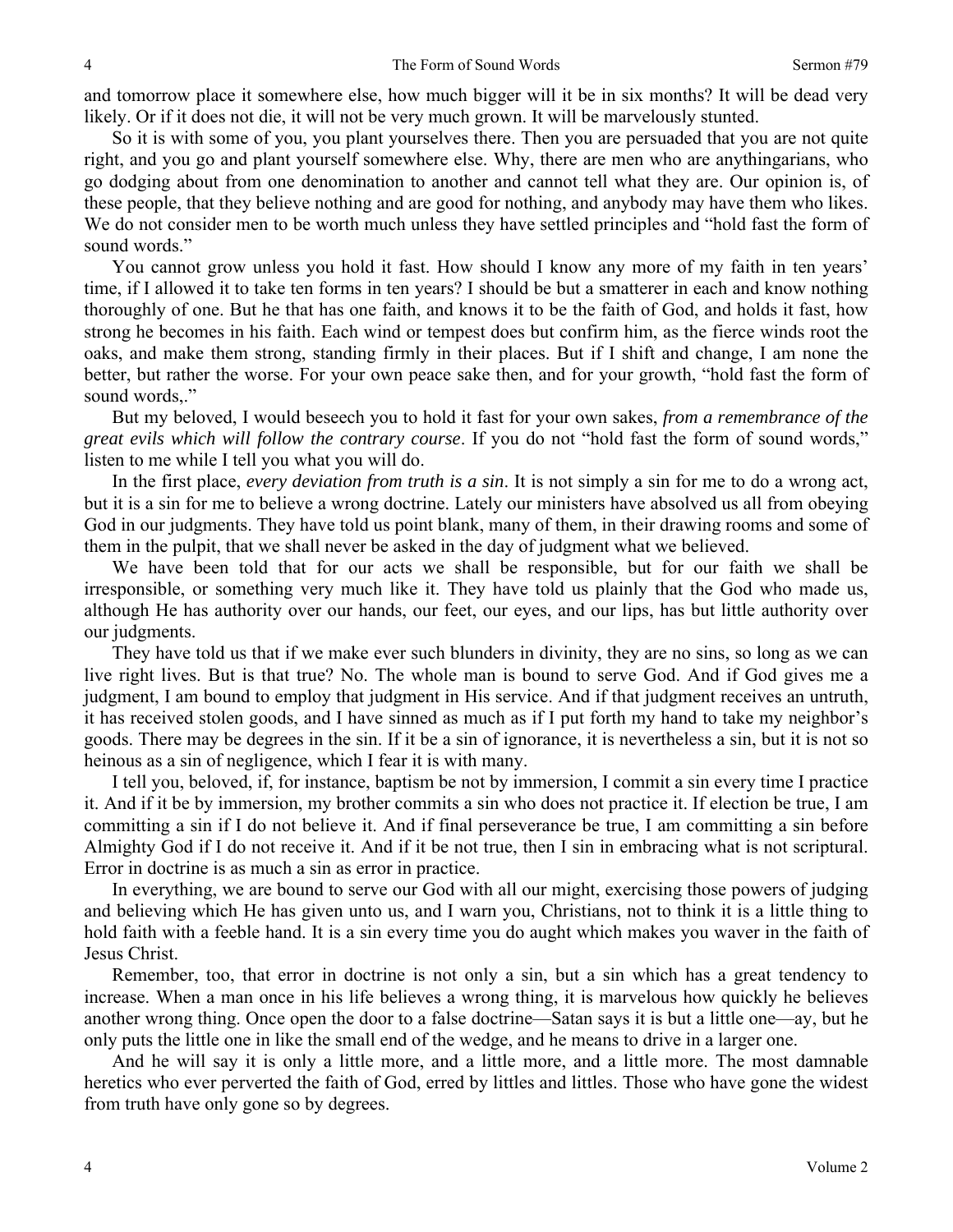Whence came the church of Rome, that mass of abominations? Why, from gradual departures. It did not become abominable at first. It was not the "mother of harlots" all at once. But it first did deck itself in some ornaments, then in others, and by and by, it went on to commit its fornications with the kings of the earth.

It fell by little and little, and in the same way it separated itself from the truth. For centuries it was a church of Christ and it is difficult to say, in looking at history, when was the exact point in which it ceased to be numbered with Christian churches. Take care, Christians, if you commit one error, you cannot tell how many more you will commit.

"Hold fast the form of sound words," *because error in doctrine almost inevitably leads to error in practice*. When a man believes wrongly, he will soon act wrongly. Faith has a great influence on our conduct. As a man's faith is, so is he. If you begin to imbibe erroneous doctrines, they soon have an effect on your practice. Keep fast to the bulwarks of your fathers' faith. If you do not, the enemy will make sad havoc with you. "Hold fast the form of sound words, which was delivered unto you."

**2.** And now, *for the good of the church itself*, I want you all to "hold fast the form of sound words." Would you wish to see the church prosperous? Would you wish to see it peaceful? Then "hold fast the form of sound words." What is the cause of divisions, schisms, quarrels, and bickering amongst us? It is not the fault of the truth. It is the fault of the errors. There would have been peace in the church, entire and perpetual peace, if there had been purity—entire and perpetual purity—in the church.

Going down to Sheerness on Friday, I was told by someone on board that during the late gale, several of the ships there had their anchors rent up, and had gone dashing against the other ships and had done considerable damage. Now, if their anchors had held fast and firm, no damage would have been done.

Ask me the cause of the damage which has been done to our churches by the different denominations, and I tell you, it is because all their anchors did not hold fast. If they had held fast by the truth, there would have been no disputing. Disputing comes from errors. If there be any ill feeling, you must not trace it to the truth—you must trace it to the error. If the church had always kept firm to the faith and had always been united to the great doctrines of the truth, there would have been no disputes. Keep firm to your belief and you will prevent discord in the church.

Keep to your faith, I say again, for the church's sake, *for so you will promote strength in the church*. I saw lying between Chatham and Sheerness, a number of ships that I supposed to be old hulks. And I thought how stupid Government was to let them remain there and not chop them up for firewood or something else. But someone said to me, those ships can soon be fitted for service. They look old now but they only want a little paint, and when the Admiralty requires them, they will be commissioned and made fit for use.

So we have heard some people say, "There are those old doctrines—what good are they?" Wait. There is not a doctrine in God's Bible that has not its use. Those ships that you may think are not wanted, will be useful by and by. So it is with the doctrines of the Bible. Do not say, "Break up those old doctrines, you can do without them." Nay, we want them and we must have them.

Some people say, "Why do you preach against Arminians? we have not much to fear from them now." But I like to practice my men against the time comes for action. We are not going to burn our ships. They will be wanted by and by, and when we sail out of harbor, the men will say, "Whence came these old ships?" "Why," we will reply, "they are just the doctrines you thought good for nothing. Now we bring them out and we will make good use of them."

Nowadays we are having new and marvelous hymn books, full of perfect nonsense. And we are having new theories and new systems. And they say, "Why be so stringent? Our Christian brethren may believe what they like on those points just now." But as certain as there is a church in this land, they will want our old ships to fight their battles.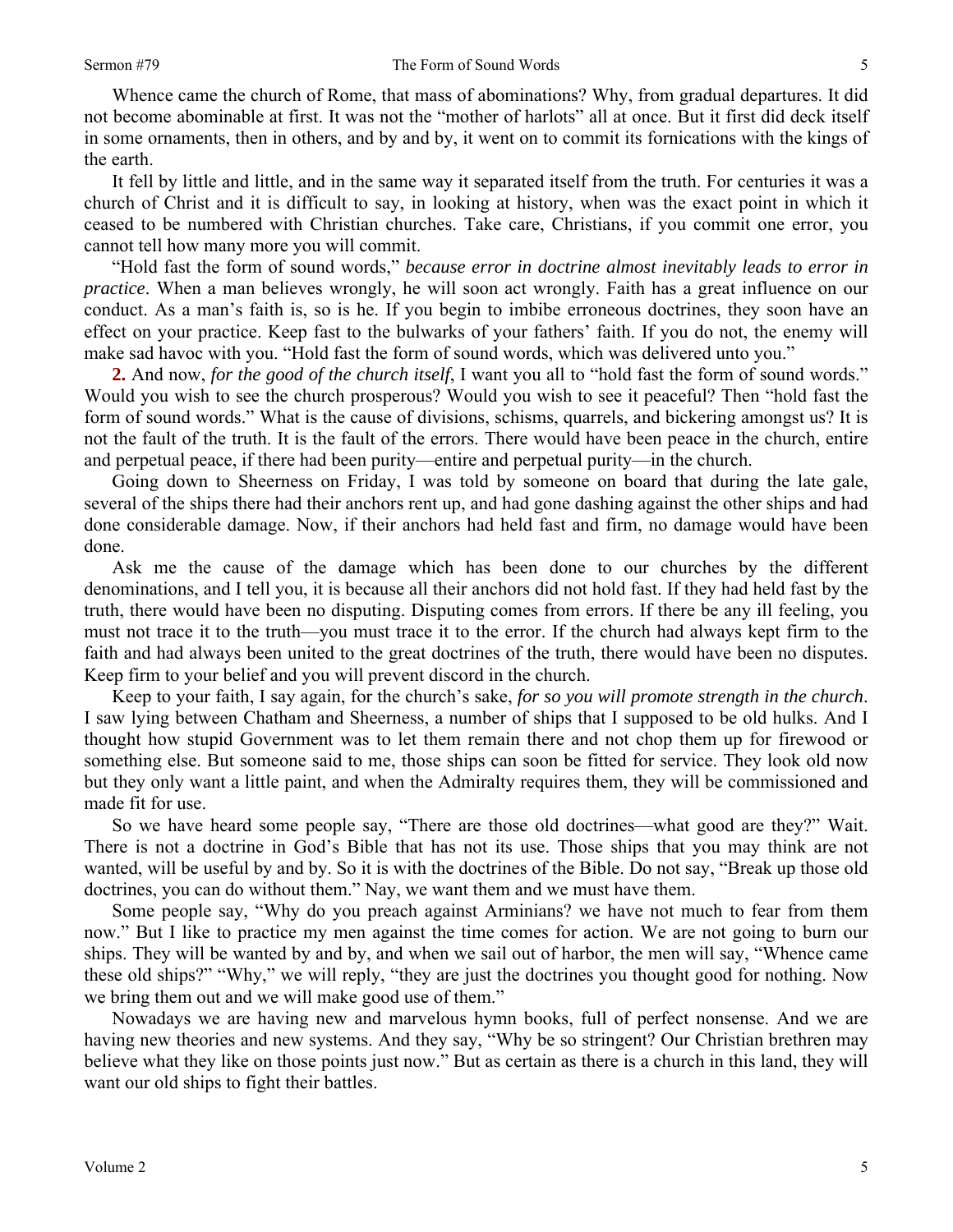They may do very well in times of peace, but they will not do in the time of war. They will then need our broadside to support the faith of the Gospel, though now they laugh at us. For the strength of the church, my brethren, I bid you, "hold fast the form of sound words."

"Well," says one "I think we ought to hold the truth firmly, but I do not see the necessity for holding *the form* of it. I think we might cut and trim a little and then our doctrines would be received better." Suppose, my friends, we should have some valuable egg and someone should say, "Well now, the shell is good for nothing, there will never be a bird produced by the shell certainly, why not break the shell?" I should simply smile in his face and say, "My dear friend, I want the shell to take care of what is inside. I know the vital principle is the most important, but I want the shell to take care of the vital principle."

You say, "Hold fast the principle, but do not be so severe about the form. You are an old Puritan and want to be too strict in religion, let us just alter a few things and make it a little palatable." My dear friends, do not break the shell. You are doing far more damage than you think. We willingly admit the form is but little, but when men attack the form, what is their object? They do not hate the form. They hate the substance*.*

Keep the substance then, and keep the form, too. Not only hold the same doctrines, but hold them in the same shape—just as angular, rough, and rugged as they were, for if you do not, it is difficult to change the form and to keep fast the substance. "Hold fast *the form* of sound words, which thou hast heard of me, in faith and love which is in Jesus Christ."

**3.** Again, I say, "hold fast the form of sound words," *for the world's sake*. Pardon me when I say that, speaking after the manner of men, I believe that the progress of the Gospel has been awfully impeded by the errors of its preachers. I never wonder when I see a Jew, an unbeliever in Christianity, for this reason, that the Jew very seldom sees Christianity in its beauty.

For hundreds of years, what has the Jew thought Christianity to be? Why, pure idolatry. He has seen the Catholic bow down to blocks of wood and stone. He has seen him prostrating himself before the Virgin Mary and all saints. And the Jew has said, "Ah! this is my watchword, 'Hear, O Israel, the Lord, thy God, is our Lord.' I could not be a Christian, for to worship one God is the essential part of my religion."

So the heathen, I believe, have seen a false system of Christianity, and they have said, "What! is that your Christianity?" And they did not receive it. But I believe that when the Gospel is purged from all the rudiments of men, and all the chaff and dust have been winnowed from it, and it is presented in all its naked simplicity, it will be sure to win the day.

And I say again, speaking as a man, the Gospel might have made ten thousand fold greater progress, if it had been preached in all its simplicity, instead of that diluted or rather distorted form in which it is commonly proclaimed. If you would see sinners saved, if you would see God's elect gathered in, "Hold fast the form of sound words, which thou hast heard of me, in faith and love which is in Christ Jesus."

**III.** And now, very briefly, in the third place, LET ME WARN YOU OF TWO DANGERS.

One is that you will be very much tempted to give up the form of sound words that you hold *on account of the opposition you will meet with*. I do not prophesy that you will have corporeal persecution, though I know there are some poor creatures here who have to endure that from ungodly husbands and such like.

But you will, all of you, in some measure, if you hold the truth, meet with the persecution of the tongue. You will be laughed at. Your doctrine will be held up to ridicule, exhibited in a grotesque manner. You will be caricatured in all that you believe and you will be sometimes tempted to say, "No, I do not believe that," though all the while you do. Or if you do not positively say it, you will at times be led to turn a little, because of the laughter you cannot stand, and the scoff of the worldly-wise is rather too hard for you. Oh! my beloved, let me warn you against being thus drawn aside. "Hold fast the form of sound words," in the midst of all ridicule.

But the greatest obstacle you will have is a sort of slight and cunning, trying to pervert you to the belief that your doctrine is the same one which is just the very opposite. The enemy will try to persuade

6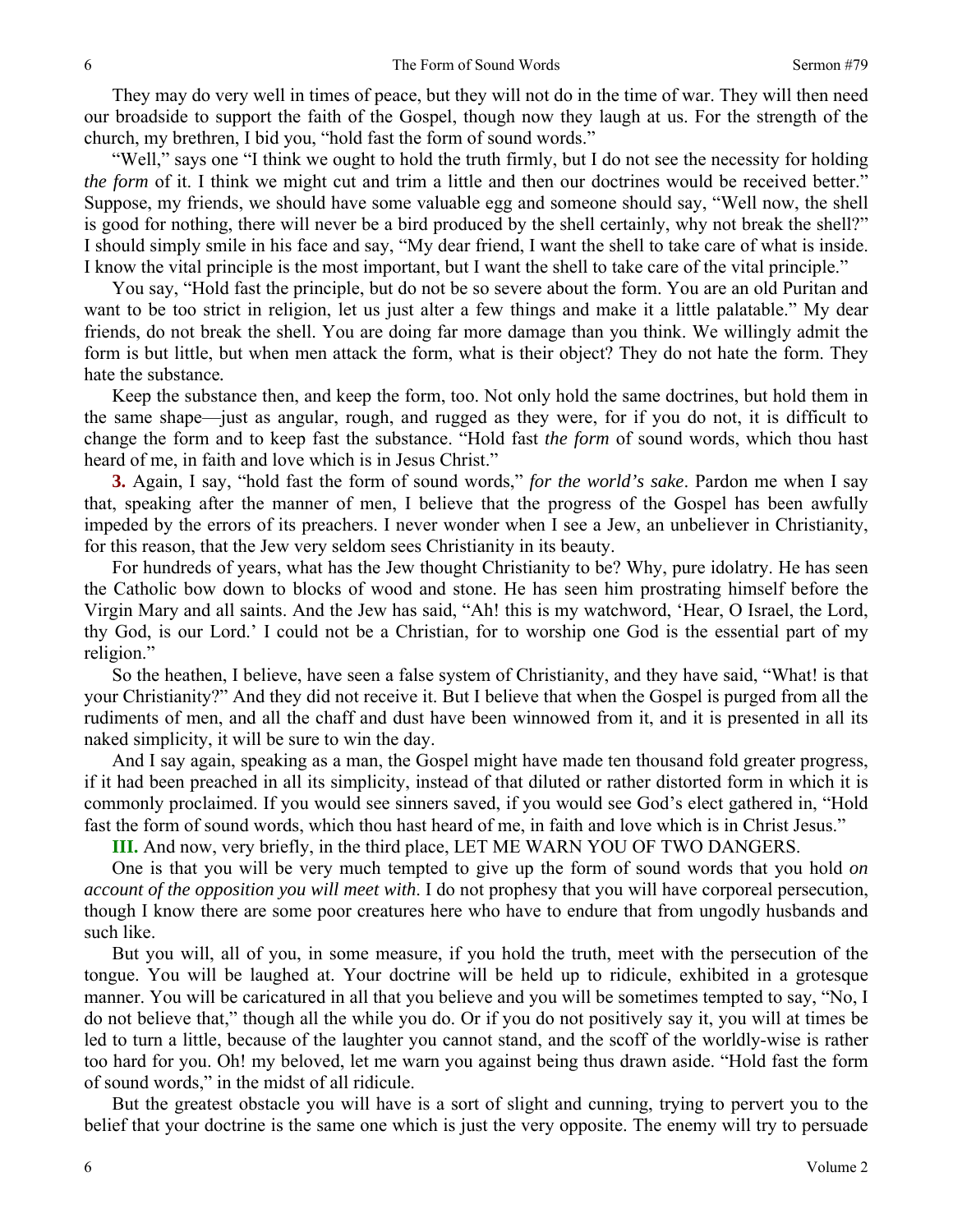you that something he holds is quite harmless, though opposed to what you hold. And he will say, "You do not want to be broaching these things, that must bring forth controversy. There is a way of squaring your sentiments with mine." And you know we all like to be thought so liberal! The greatest pride in the world now is to be thought liberal in sentiment, and some of us would run a hundred miles rather than be called a bigot or an Antinomian.

I beseech you, be not drawn aside by those who are so ready to subvert your faith, not by openly attacking it, but by insidiously undermining every doctrine, saying, this does not matter and that does not matter, while all the while they are trying to pull down every castle and fortress wherewith God has guarded His truth and His church.

**IV.** And now, in the last place, I am to tell you of the GREAT HOLDFASTS, WHEREBY YOU ARE TO HOLD FAST THE TRUTH OF THE GOSPEL.

If I might be allowed to mention one or two before coming to those in the text, I should say, in the first place, if you want to hold fast the truth, *seek to get an understanding of it*. A man cannot hold a thing fast unless he has a good understanding of it. I never want you to have the faith of the collier who was asked what he believed. He said he believed what the church believed. "Well, but what does the church believe?" He said the church believed what he believed, and he believed what the church believed, and so it went all the way round.

We do not want you to have that faith. It may be a very pernicious faith, a very obstinate faith, but it is a very foolish faith. We want you to understand things, to get a true knowledge of them. The reason why men forsake truth for error is that they have not really understood that truth. In nine cases out of ten, they have not embraced it with enlightened minds.

Let me exhort you, parents, as much as lies in you, to give your children sound instruction in the great doctrines of the Gospel of Christ. I believe that what Irving once said is a great truth. He said, "In these modern times you boast and glory, and you think yourselves to be in a high and noble condition, because you have your Sabbath-schools, and British schools, and all kinds of schools for teaching youth. I tell you," he said, "that philanthropic and great as these are, they are the ensigns of your disgrace. They show that your land is not a land where parents teach their children at home. They show you there is a want of parental instruction, and though they be blessed things, these Sabbath-schools, they are indications of something wrong. For if we all taught our children, there would be no need of strangers to say to our children, 'Know the Lord.'"

I trust you will never give up that excellent puritanical habit of catechizing your children at home. Any father or mother who entirely gives up a child to the teaching of another has made a mistake. There is no teacher who wishes to absolve a parent from what he ought to do himself. He is an assistant, but he was never intended to be a substitute.

Teach your children, bring out your old catechisms again, for they are after all blessed means of instruction, and the next generation shall outstrip those who have gone before it. For the reason why many of you are weak in the faith is this, you did not receive instruction in your youth in the great things of the Gospel of Christ. If you had, you would have been so grounded, and settled, and firm in the faith, that nothing could by any means have moved you. I beseech you, then, understand truth, and then you will be more likely to hold fast by it.

But then, Christian men, above all things, if you would hold fast the truth, *pray yourselves right into it*. The way to get a doctrine is to pray till you get it. An old divine says, "I have lost many things I learned in the house of God, but I never lost anything I ever learned in the closet." That which a man learns on his knees, with his Bible open, he will never forget.

Well, have you ever bowed your knees and said, "Open thou mine eyes, that I may behold wondrous things out of thy law"? If you have seen that wondrous thing, you will never forget it. He that prays himself into a truth, will never be gotten out of it by the very devil himself, though he were to put on the garb of an angel of light. Pray yourselves into the truth.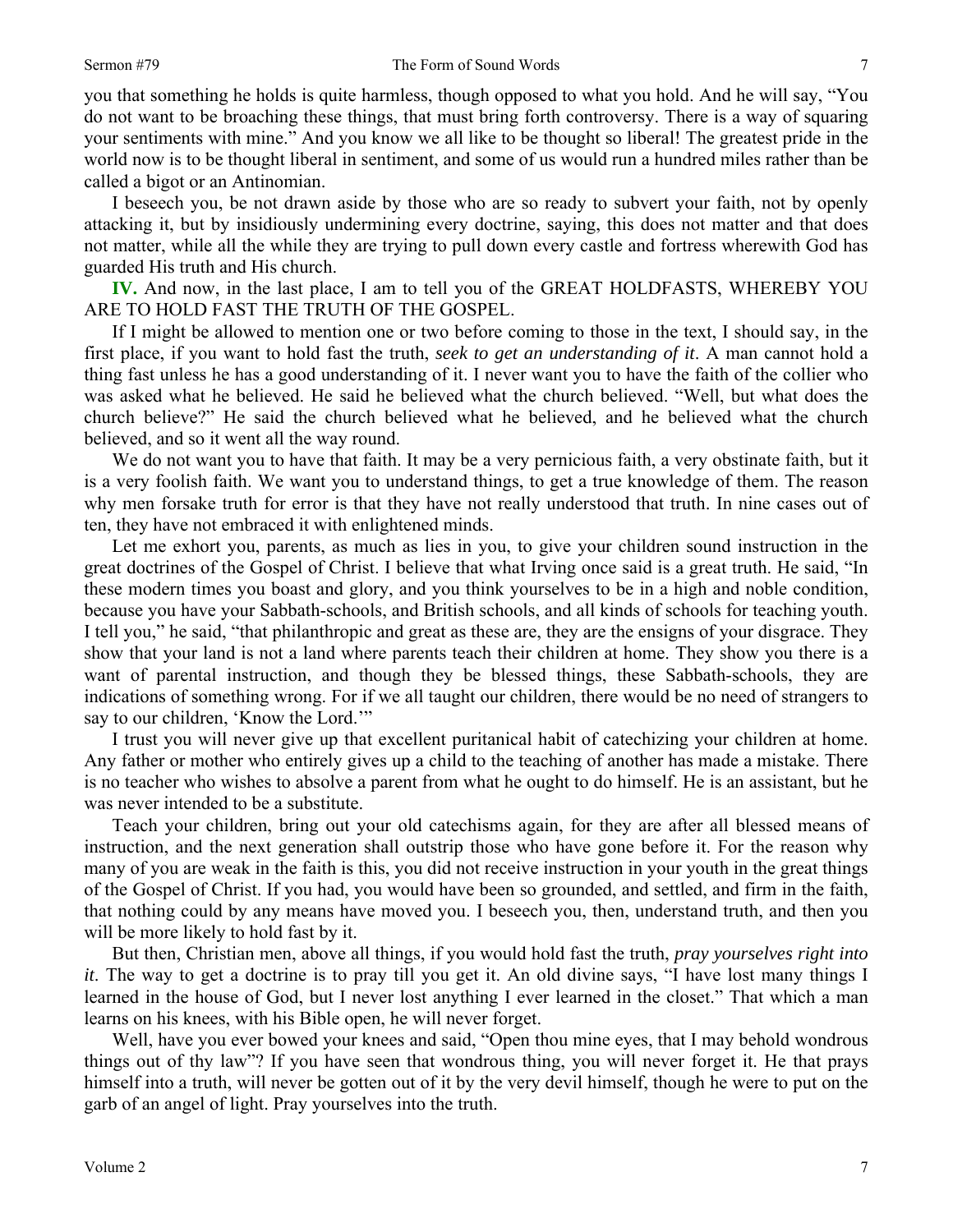But the two great holdfasts are here given—*faith and love*. If you would hold the truth fast, put your faith in Jesus Christ and have an ardent love towards Him.

Believe the truth. Do not pretend to believe it, but believe it thoroughly. And he who does believe it and fixes his faith first in Christ and in all Christ says, will not be likely to let it go. Why, we do not believe religion, most of us. We pretend to believe it, but we do not believe it with all our heart, and all our soul, with all our might, and all our strength—not with that, "faith which is in Christ Jesus." For if we did, come storms, come trials, like Luther of old, we should not flinch because of persecution, but stand fast in the evil day, having our faith fixed upon a rock.

And then the second holdfast is *love*. Love Christ and love Christ's truth because it is Christ's truth, for Christ's sake. And if you love the truth, you will not let it go. It is very hard to turn a man away from the truth he loves. "Oh!" says one, "I cannot argue with you about it, but I cannot give it up. I love it and cannot live without it.

"It is a part of myself, woven into my very nature. And though my opponent says that bread is not bread and I cannot prove that it is, yet I know I go and eat it. It is wonderfully like it to me and it takes away my hunger. He says that stream is not a pure stream. I cannot prove that it is, but I go and drink of it, and find it the river of the water of life to my soul."

"And he tells me that my Gospel is not a true one. Well, it comforts me, it sustains me in my trials, it helps me to conquer sin, and to keep down my evil passions, and brings me near to God. And if my Gospel is not a true one, I wonder what sort of thing a true one is, mine is wonderfully like it, and I cannot suppose that a true Gospel would produce better effects."

That is the best thing to do, to believe the Word, to have so full a belief in it, that the enemy cannot pull you away. He may try to do it, but you will say,

> *"Amidst temptations sharp and long, My soul to the same refuge flies; Faith is my anchor, firm and strong, When tempests blow or billows rise."*

Hold on then, Christian, to "faith and love which is in Christ Jesus"—two blessed holdfasts wherewith we grasp the truth.

And now, brethren and sisters, I pray that my Master will enable you to see the importance of what I have uttered. Perhaps you may not think it so important now, especially those of you who are young. But there are some here, the fathers of this church, who will tell you that the older they grow and the longer they live, the more they find truth to be valuable.

They may, perhaps, in their youth have had a little radicalism in them with regard to truth, but they are conservative in their views of it now, for they feel it to be worth conserving. It would be well for us if, with regard to the truth, we began to be conservative as soon as we believed it, and held it fast and never let it go.

I think the chief fault of the present day is, that in seeking to be liberal we do not hold the truth firmly enough. I met, some time ago, with the case of an eminent minister in the Gospel, a brother whom I respect and esteem, who preached a sermon from the text, "Prove all things." A young man was there who was professedly a believer in Christianity. But such was the style in which the subject was handled, that after hearing that sermon, he went home and bought some infidel works, and the consequence is that he has become entirely apostate even from virtue itself, and has forsaken everything that he once held to be true.

I say, send your anchor right down, young Christian, and whatever may come against you, hold on still by that truth, and you may yet, even then, "prove all things." But while you are doing it, remember to "hold fast that which is good." Do not "prove all things" by giving up that which is good to do it.